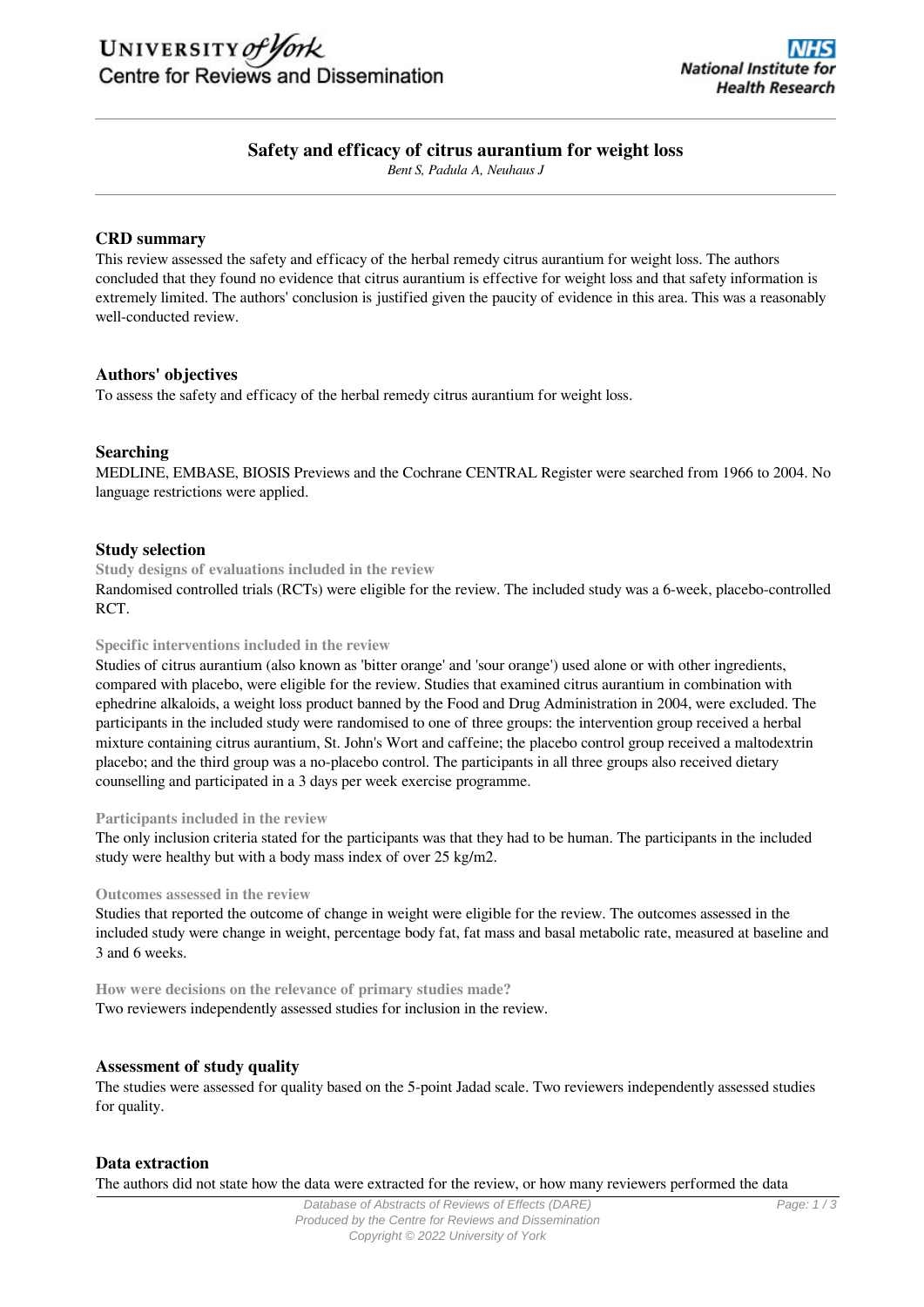# UNIVERSITY of York Centre for Reviews and Dissemination

extraction. Data were extracted on the baseline weight, weight at 6 weeks, percentage change and P-value, as reported in the study, from tests of within-group changes in weight.

## **Methods of synthesis**

**How were the studies combined?** Only one study was included in the review.

**How were differences between studies investigated?** Only one study was included in the review.

## **Results of the review**

One RCT with 23 participants was included in the review.

The study was given a quality score of 3 out of a possible 5, because the randomisation procedure was not reported and reasons for the withdrawal of three participants were not stated.

The participants receiving the herbal mixture containing citrus aurantium lost an average of 1.4 kg in 6 weeks, dropping from 90.9 to 89.5 kg (a 1.5% change), which was a statistically significant within-group change from baseline (P=0.05). Participants receiving the placebo lost an average of 0.9 kg, dropping from 83.6 to 82.7 kg (a 1.1% change). Participants who were in the no-placebo control group lost an average of 0.4 kg, dropping from 78.1 to 77.7 kg (a 0.5%) change).

The authors stated that although the study reported no significant changes in laboratory tests, blood-pressure, heart rate or electrocardiograms, these data were not presented. They also stated that no data on adverse events were presented.

## **Authors' conclusions**

There was no evidence that citrus aurantium is effective for weight loss. Information on safety was extremely limited.

## **CRD commentary**

The review question was clear in terms of the study design, interventions and outcomes of interest. Four electronic databases were searched for relevant studies, with no language restrictions applied. However, the authors made no attempt to search for unpublished data, thus increasing the potential for publication bias. The study selection and quality assessment processes were carried out in duplicate, which reduces the potential for errors and reviewer bias. The authors did not, however, state how the data were extracted from the primary study, therefore the potential for errors and reviewer bias cannot be assessed. The included study was assessed for quality using an appropriate validated quality assessment instrument. The study was described in adequate detail. This was a reasonably well-conducted review and the authors' conclusion is justified given the paucity of evidence in this area, although relevant unpublished studies might have been missed.

## **Implications of the review for practice and research**

The authors did not state any implications for practice or further research.

#### **Bibliographic details**

Bent S, Padula A, Neuhaus J. Safety and efficacy of citrus aurantium for weight loss. American Journal of Cardiology 2004; 94(10): 1359-1361

## **PubMedID**

[15541270](http://www.ncbi.nlm.nih.gov/pubmed?term=15541270)